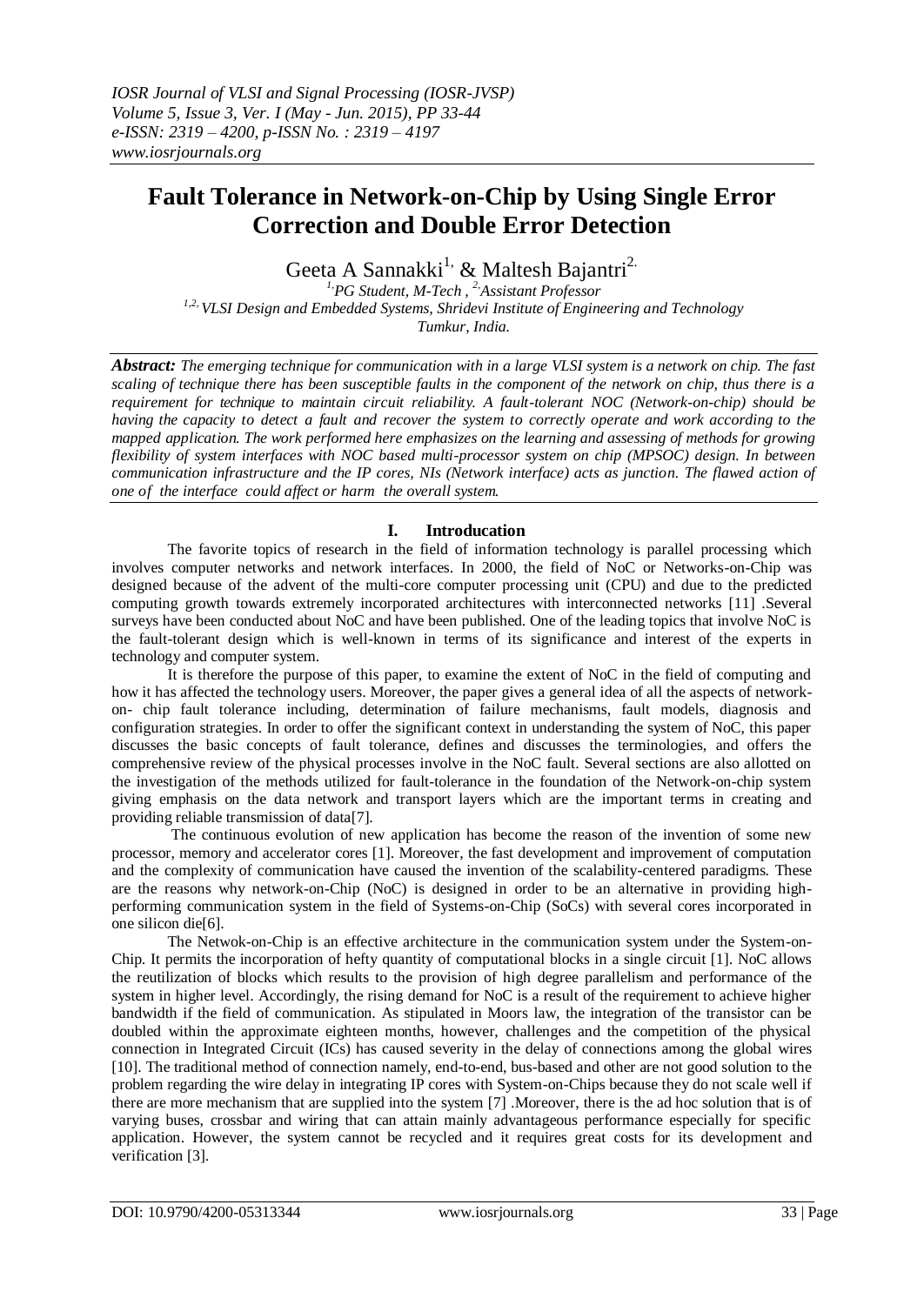This is where NoC comes in because it has the potential of providing short circuits and can thereby reduce the delays in wire. The utilization of NoC replaces the traditional methods of interconnection and it has several advantages in terms of its performance and modularity [5] .Furthermore, it was observed that the utilization of NoC among electrical properties have optimized, while it has reduced the power consumption ten folds and increased the speed three times as compared with the system that utilizes the bus-based connection [8].

#### **Problem Statement**

It has been observed that relative to the failure of the CMOS technology into the deep-submicron domain, and interconnection of complex designs are prone to system malfunctions and failures which are difficult to calculate and to prevent especially with its new design and methodologies. The same is right among entrenched systems which are made up of various intellectual property (IP) cores and are connected through NoCs. The need of developing new approaches to fault-tolerance of NoCs through designing new methodologies and architectural solutions as primary solutions to deal with the failures in complex systems.

#### **Methodology**

The goal of the proposed work is to deal with both the permanent and temporary fault by providing a new architecture to NI components FIFOs and Look Up Table which are sensitive to faults. The fault free NI which assumes a particular relevance in the design of a reliable MPSoC.

The network connection of IP in the infrastructure and system of communication is primarily influenced by the network interfaces. It presents vital points in the NoC fault-tolerance designs and methodologies. As a matter of fact the NI can directly cause fault and malfunction that can affect the accuracy of the data transmission and the control of information which are hard to detect and recuperate especially without the proper support Furthermore, an erroneous NI can isolate a not defective core from the rest of the system thereby causing an enormous fault area. Experts therefore suggest that intensive consideration must be given to the design of the fault-tolerance networks of NI.

The method for implementing of reconfiguration policies of LUT as software routines of NoC on the processor .Interrupt request is created by network interface at the error detection. SECDED architecture makes use of Hsiao code for correcting and detecting errors, without loss of architectural redundancy.

#### **Existing Techniques and Its Effects**

In order to uphold protection of the NoC infrastructure, some researchers have recommended fault tolerant solutions that made use of familiar approaches such as the Triple Modular Redundancy (TMR), Time Redundancy or TM in order to secure the NoC from the faulty mechanism. Most of the common hardware which is fault-tolerant which have sensitive components has utilized the TMR with three copies of similar machinery performing the same operation in which result is obtained by voting mechanism [3].

However, one weakness observed in TMR is its cost in terms of assets and power, specifically in the entrenched systems which its intensive mechanism exclusively uses hardware redundancy which is relatively expensive. This is really true for NIs which has a significant role in the modern era of communication system. However, most of the communications that make use of the hardware redundancy severely progress specifically on power consumption in protecting the NoC router due to the fact that when a system is capable of triplication the hardware its power consumption also triplicates [5]. On the contrary, the Time Redundancy reduces the performance of NoC because the needed information must be retransmitted first hence causing an interruption in the processing of data.

The very known in fault tolerance technique is redundancy [2] and [9]. ECC or error correction code must be used to in order to adapt to this weakness of NoC. When the data source is from a neighboring router, the router selects the most efficient ECC mechanism to transmit data through connections. Nevertheless, it is necessary that the technician knows that in the fault-tolerance technique, only the link is secured hence it is protected from a disturbing sound called interference [10] .Between two methods, there is no mechanism that protects the routers.

In order to guarantee protection of the NoC link, the most common techniques is changing the routing algorithm. As compared with the TMR, the latency of the routing algorithm technique is lesser than the process of retransmission and is cheaper. Hence, it is recommended that a series of routing mechanisms in using NOC systems must be applied with partially erroneous connection [5].

#### **Overview of the NI reference Architecture**

The fundamental composition of NoC structure is composed of routers, links and network interfaces [4] .The primary function of the router is to direct the data through the connections; the network interfaces are responsible for the adaption of both the incoming and outgoing data in the core of the connection.

The layout of the networks is called topology and it is the algorithms routing which is responsible for the selection of path to be taken between the source and the destination. The figure below demonstrates the 3x3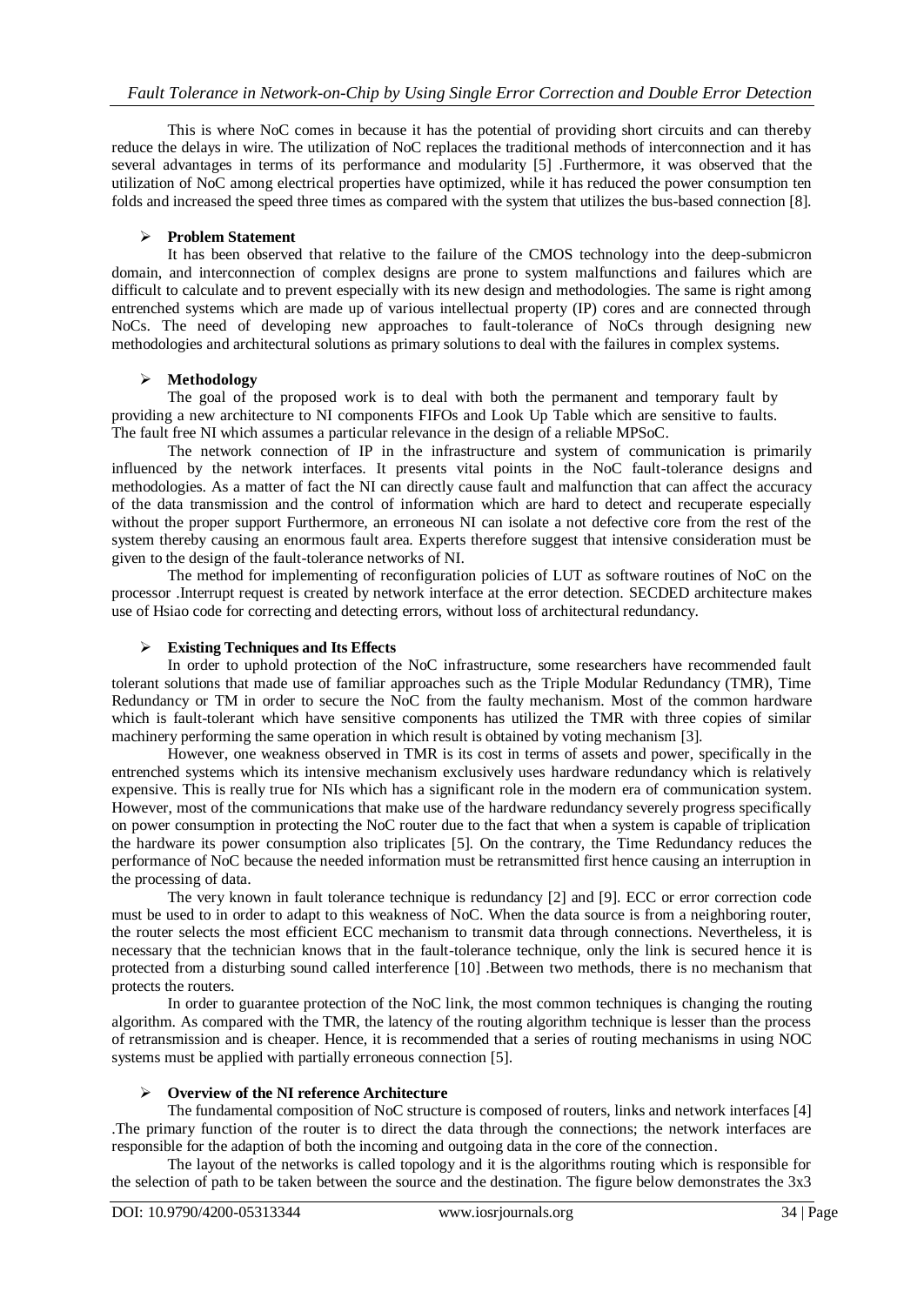grid NoC which is composed of the accumulator, memory, floating point unit, CPU, and the blocks for output and input.



Fig.1: NoC 3x3 2-D Grid with 9 routers.

Advancement in technology has caused enhancement in the quantity of interconnections and on the other hand resulted to decrease in the transistor dimension [10]. In terms of the advent of NoC it gains the possibility of having increasing number of faults in the networks and the logic especially during the time of its manufacture or while it is being utilized in the system.



**Fig.2:** Overview of the reference NI architecture considered in the experiments.

INTEL [10] has projected that within a decade, there will be 100 billion transistor chips that will be created, however, an approximate of 20 billion of those transistors will not pass the quality standard upon its manufacture, and the other 10 billion will malfunction during the first year of its utilization [2] .This means a fault rate of 20-30% in the System-on-Chip, thus resulting to permanence, intermittence and transience of the faults in the system.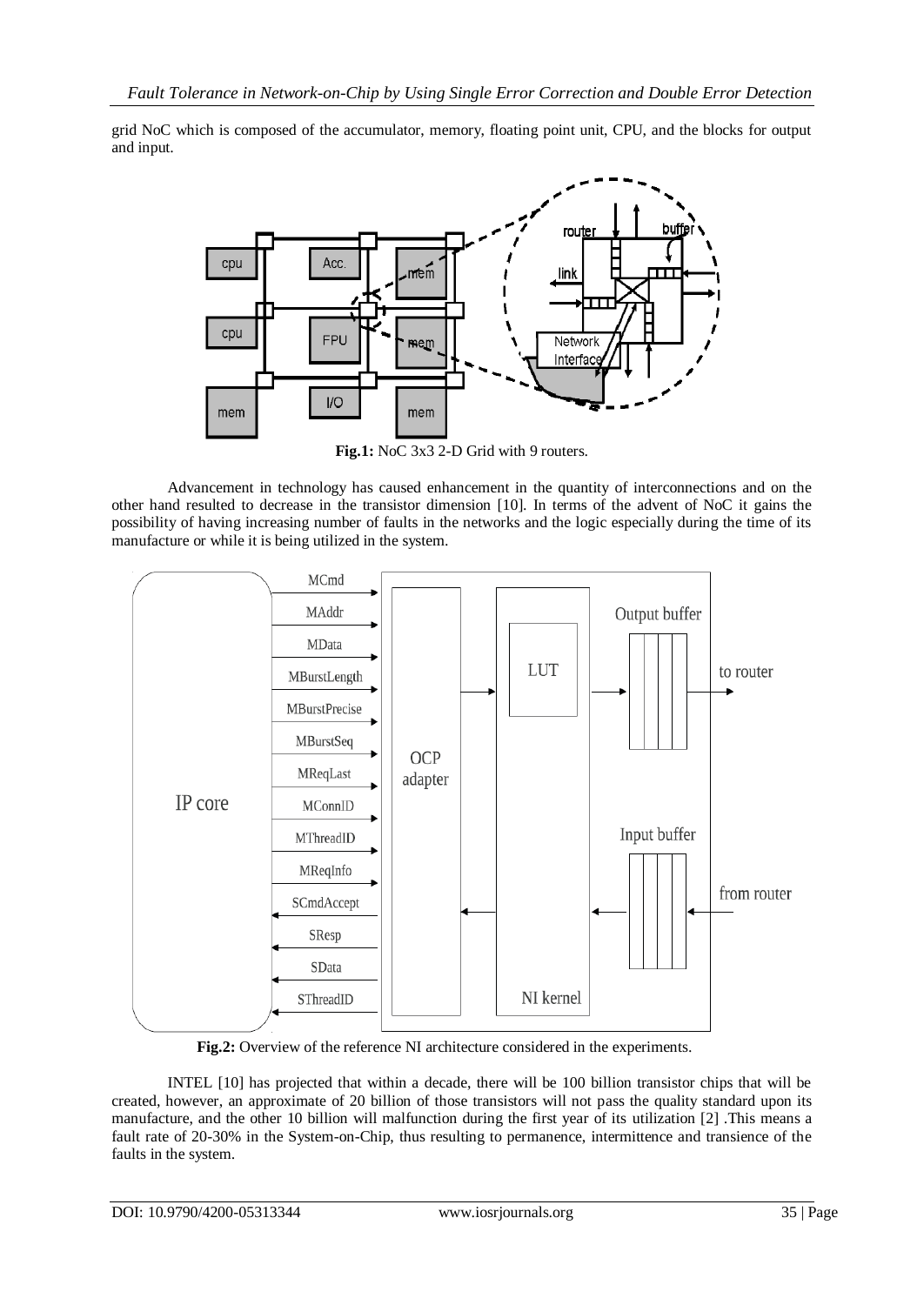The figure above (Fig.2) illustrates the fundamental well-designed blocks of the NI which taken as basis of the evaluation conducted. There are various substitutes available in implementing the NI basic service, especially in the packetization phase. Part of the components of NI that are categorized as the most faultresilient are the Lookup table (LUT), FIFOs or buffer and the Finite State Machines (FSMs). It is therefore considered in this study that NI can be a reliable block that is found between the core and the communication network. Among the primary devices of the NI system are the following:

- Open Core Protocol (OCP) adapter which is in charge of the OCP implementation. When it is in the core functioning as initiators it employs as a slave interface, and as a Master interface when at the target core.
- NI kernel- responsible in programming and embedding data into the packets and FIFO buffer and transmit the information from the adapter.
- Output FIFO buffer- functions as the storage of packets when embedded in the NoC system; and input FIFO buffer that receives and keeps the incoming packets.

Network interfaces (NI) function in the implementation of transaction-based communication through the abstraction of the shared-memory in which the components of the NoC are mapped through memory [6] .Another function of the NI is the implementation of the wormhole flow-control and on the routing policy based on the source. In case of new transactions through the processing element, the NI traces and locates the address through memory mapping of the OCP. During the process, the programmable LUT in the NI kernel is utilized. Lookup table (LUT) is composed of minimal bits that direct the circuit implementation through packetization travels to the nodes of the entire systems of NoC. The transmitted information is embedded in the packet header. Its quantity and quality are basically dependent on the dimension and the topology of the NoC. In every router, in which the data may pass through, few bits of the sequence are used up before it reaches its targeted port of output[1] .After the transport and the process are completed, the used up bits are disposed and the packet header is being restructured. One of the advantageous characteristics of LUT is it is programmable, which means that the recorded data can be copied in support run-time modifications of the course-plotting paths, thereby increasing the possibility of the faulty links within the system of NoC.

#### **The NI fault models**

The recommended NI model for functional fault is considered separately with the blocks that make up the system.

Among the identified faults are the following:

- **1) Corrupt data fault** This error may occur in protocol adapters and within the FIFO. This is characterized by the corruption of data during the application of the NI and when the faulty information is transmitted in the communication networks.
- **2) Corruption Protocol Conversion Fault** this mainly occurs in the protocol adapters of the NI. This error is caused when corruption of the node that initiates, transacts, and controls the signal is corrupted. This may result to the NI kernel's production of wrong routing and controlling of data in the packet header. When the corruption of code happens in the target node, this may result to disruption of the operation due to the erroneous connection and processing of communication transmission.
- **3) Routing Path Fault** Fault in the LUT and FIFOs. Errors in the insertion of the routing links in packet header may result to common communication errors namely; misdirection, deadlock or livelock.
- **4) Multiple Copies-in-Time Fault** this type of error usually happens in the FIFOs and protocol adapters. This may be due to the accumulation of minor faults that are then transmitted to the output and input packets. Since FIFOs are responsible in controlling the signals, this fault can cause disruption of the data altering the information being sent.

| respect to the total number of faults injected into the node |                       |                      |  |  |  |  |  |  |
|--------------------------------------------------------------|-----------------------|----------------------|--|--|--|--|--|--|
| Component                                                    | <b>Fault location</b> | Fault percentage (%) |  |  |  |  |  |  |
|                                                              |                       |                      |  |  |  |  |  |  |
|                                                              | <b>Buffers</b>        | 21.78                |  |  |  |  |  |  |
| NIs                                                          | <b>FSMs</b>           | 1.39                 |  |  |  |  |  |  |
|                                                              | Other                 | 1.26                 |  |  |  |  |  |  |
|                                                              |                       |                      |  |  |  |  |  |  |

Crossbar

Other

Switch allocator

#### **Table 1: Percentage of measured faults for each component of the NI and the router, calculated with respect to the total number of faults injected into the node**

Routers

10.59

8.23

0.13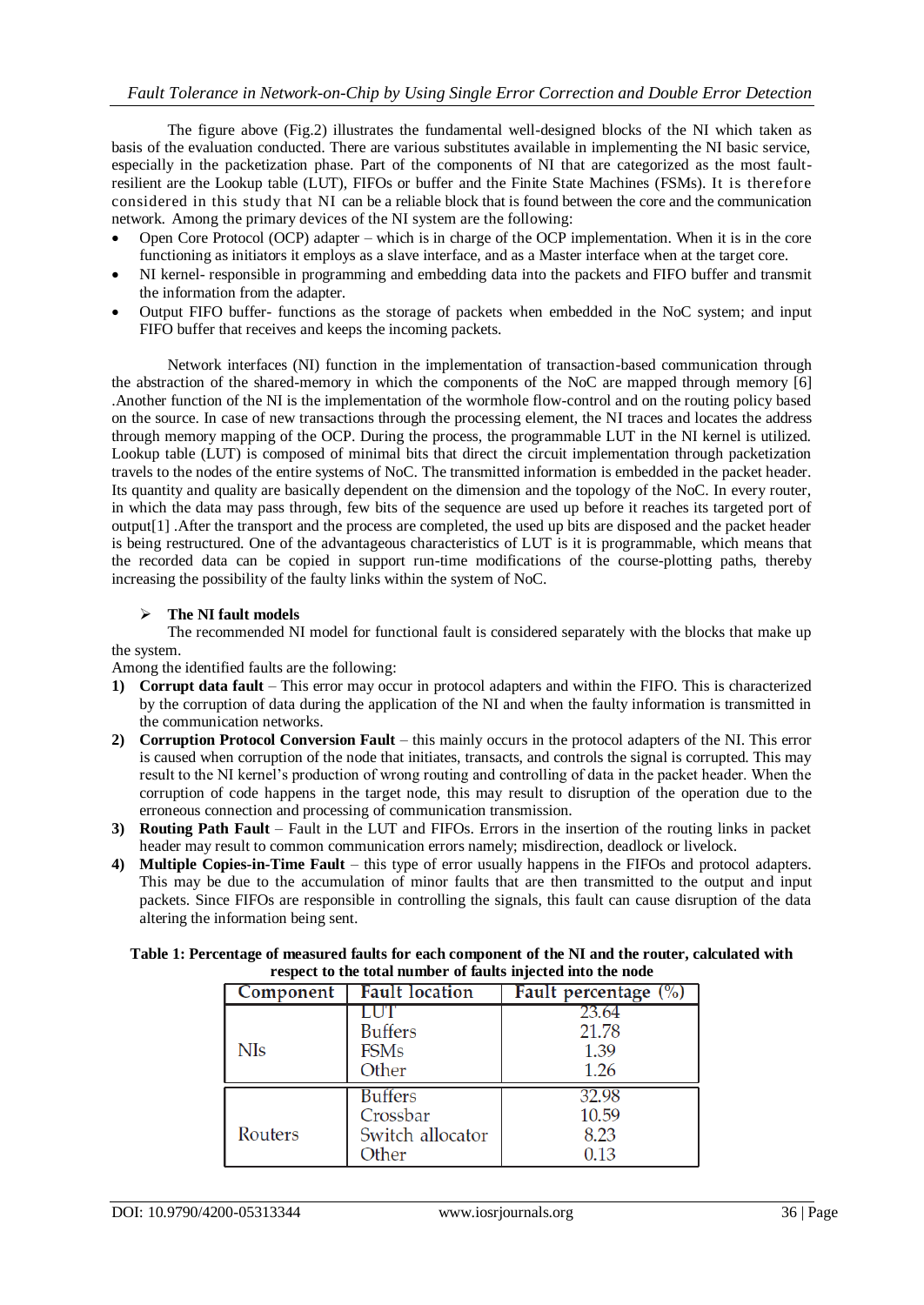

**Fig. 3:** Total faults in NIs and routers when varying the number of nodes in the NoC.

Whenever there are varying codes in the NoC system, a change in the permanent fault and error transmission happened [1]. The figure above showed the case of mesh topology and how it has affected the NIs as well as the routers with the changing value of n. Moreover, as illustrated in Figure 3, when the dimension of the NI increases, it becomes more sensitive to faults. The area of routers is directly proportional to the number of the nodes present in the topology, this is the reason why the prevalence of faults in the NI is affected by the size of area of the circuit involved. However, in LUT it increases with  $n^2$ . Consequently, this will result to higher possibility that NI will have faults as the quantity of the nodes are increased and eventually result to errors in the system. It is therefore suggested by the researchers that a fault-tolerant design should be created in order to address the fault occurrences in NI components.

#### **Lookup table Architecture Overview**

In the application of NI, the LUT is utilized mainly for collecting the routing path which incorporated with specific address for data processing. It was found out that, faults of stored information and data, originate mainly from the routing path errors[6].

Basing on the network design, the researchers considered LUT in the utilization of either the programmable CAM (Content-Addressable Memory), RAM or the set of registers as indicated in figure 4. Furthermore, the register-based method is employed in this project. In the NoC system, the CAM is made up of the address boundaries that contain hard-code within the cores of the NoC along with the memorymapped IPs. In the initiation of new connections, MSBs or most significant bits of the address [3] are compared with the values of the code along the path of the CAM. Aligning the lines of CAM with the input address is utilized in choosing the register which is used as storage lookup operation output. An example of this is the circuit in which the node is mapped in order to transmit the data to its destination input address .Information through the connection is automatically stored in the registers of the LUT during or after the conduct of the reconfigurations of topology.



**Fig. 4:** Overview of the proposed LUT architecture.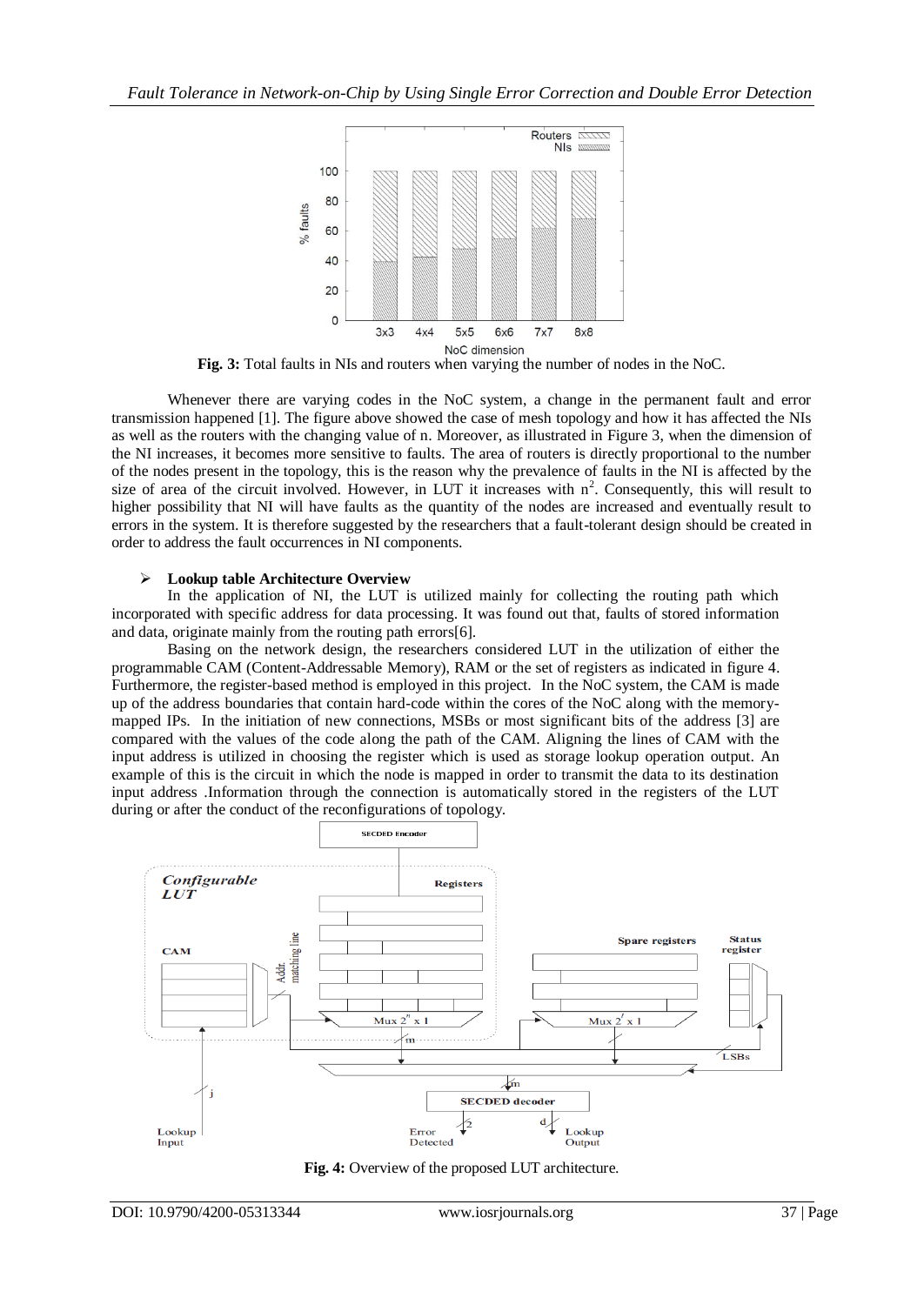It is shown in Fig. 4, the proposed design which allows increased way of recognizing codes and limiting the occurrences of design redundancy therefore, allowing the researchers to work on faults in the LUT system. On the other hand, the data circuit is saved though the application of the Single Error Correcting and Double Error Detecting (SECDED) Hsiao code which are capable of automatically correcting the error [1] .Moreover, it can also detect up to two connection faults in every LUT system. The researchers chose the Hsiao code due to its ability of allowing a uniform and equal allocation of the XORs during the encoding and decoding process [10]. As a result, it can reduce the quantity of logic ports and can diminish the overall delay of the circuit .

The main function of the ECC (Error Correcting Code) is to correct single-bit errors, whether it is temporary or permanent faults. Nonetheless, when a defective cell is utilized in the system, this can trigger multiple recurrences of permanent faults. When the defects of the cells and frequency of the fault accumulates, there is a great possibility that the device/ gadget cannot be used anymore. Therefore, in limiting the redundancy of the interface design, the researchers recommended that a spare register will be used. This is necessary because it controls the occurrence of errors in LUT register which cause failure of the entire core to reach its target destination in the NI system. The important role played by the bit in the status register, is that it specifies the functional and the faulty LUT through the selection of either the regular or the spare register [7].The least significant bits (LSBs) addressed the spare registers by addressing the signal. Hence, the utilization of the TMR has helped in the implementation of the status register and the control logic. The spare registers can be used as an alternative for the erroneous LUT registers which have been detected during the testing- both on the post manufacturing or on run-time.

#### **Error Detection and reconfiguration policies**

# **Hamming code data and parity bits.**

The Hamming is a network of codes that allows correction of single-bit data. This assumption was that information to be transmitted is made up of number of data bits u, to this quantity he added the number of check bits p in a way that if the block received the data with error not exceeding 1 bit, then the p can recognize the error. He then used variable k which represents the data bits and m for the number of utilized check bits. Since m, check bits have to recognize information bits, the p value as interpreted by integers must have a range of 0 to

m+k, which is m+k+1 distinct values. Moreover, since m bits can distinguish  $2^{\text{m}}$  cases, we must have

#### 2  $2^m \ge m + k + 1$ .

The equation is known as the Hamming rule. It is applicable for the checking of all forms of information, specifically on SEC (single error correcting) and codes of binary blocks. Arranging the check bits in a position of power-of-two (1,2,4,8….) provides an advantage in making the path to function independently. Thus, the data sender can encode p0 independently of p1, p2 and so on; thus it enables computing of each check independent from other data.

# **A SEC-DED code**

In the conversion of Hamming code into a SEC-DED code, a single chick bit particularly the parity bit must be added to all bits in the words encrypted in SEC code. This is called the extended Hamming code which is not apparent that it is a SEC-DED. In order to check that it is, refer to Table 2 and it can be observed that the overall parity and syndrome can uniquely determine whether a 0,1 or 2 type of fault has happened. For 1-types error, the receiver cannot recognize the location of the error as to whether one of the errors occurred in the SEC part or both happened in the SEC portion.

|               | <b>Possibilities</b>     |                      |                                                                       |
|---------------|--------------------------|----------------------|-----------------------------------------------------------------------|
| <b>Errors</b> | <b>Overall</b><br>Parity | <b>Syndrome</b>      | <b>Receiver Conclusion</b>                                            |
| $\Omega$      | even                     |                      | No error                                                              |
|               | odd                      | $\theta$<br>$\neq 0$ | Overall parity bit is in error<br>Syndrome indicates the bit in error |
|               | even                     | ±0                   | Double error (not correctable)                                        |

**Table 2: Adding a Parity bit to make a SEC-DED code**

The column at the center illustrates the negligible solution to the inequality for the k values. While on the rightmost column the required bit for SECDED code is indicated.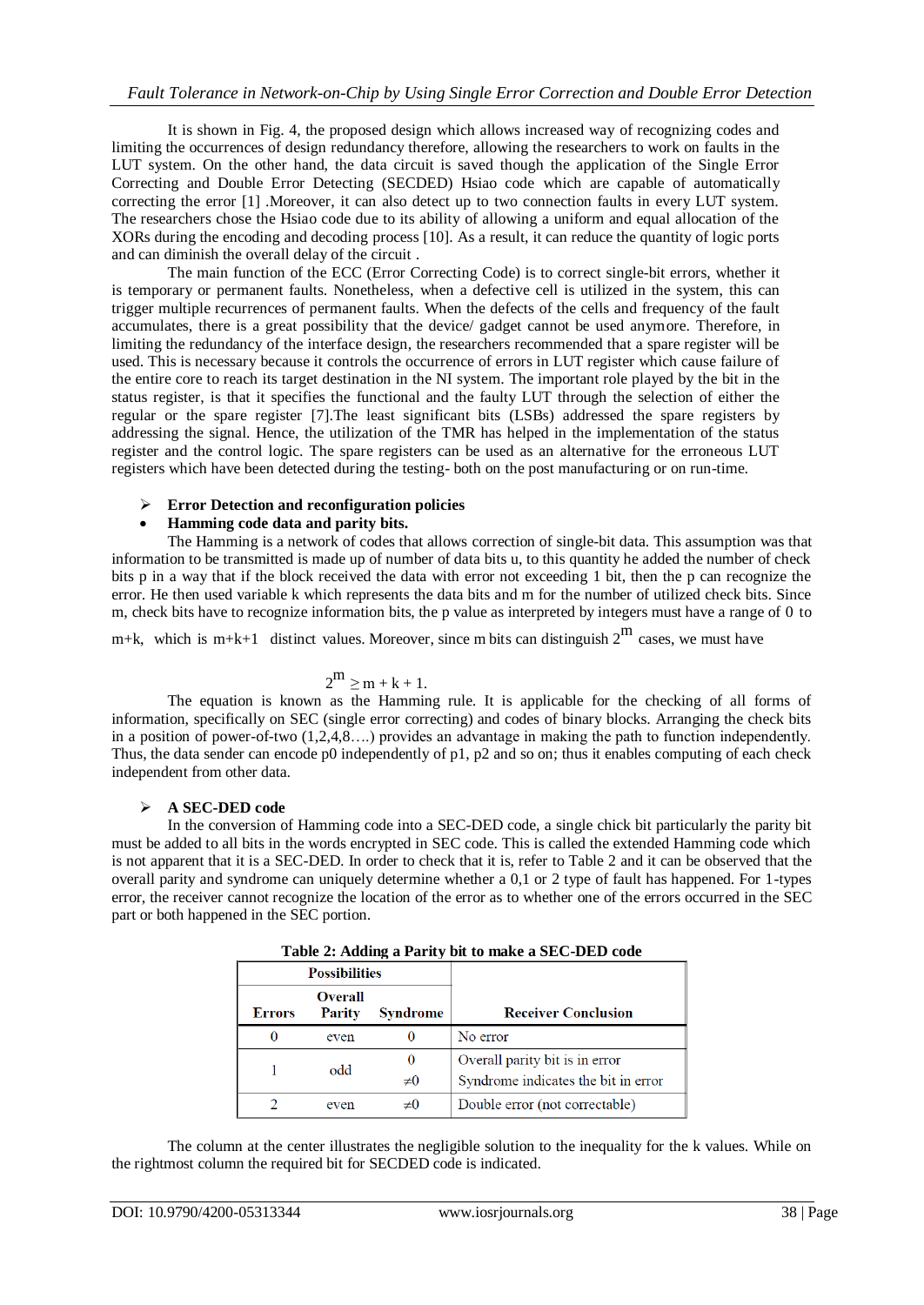#### **Procedure for detecting errors in the LUT**

Fig. 5 presents the procedure applied when detecting errors in the LUT. In the flow working when one permanent fault has been detected in it: the register can still be used for providing a corrected routing information to the packet, thanks to the error correcting capabilities of the Hsiao decoder. In the case where a double error is detected in the considered generic i register, and no working spare registers are available, the whole LUT is considered to have failed, since the NI is not longer able to provide correct routing information for the packet directed to the NoC node associated with the doubly erroneous register. Therefore, the NI should be put offline, or the node memory-mapped to the address associated with the failed register should no longer be addressed by the NI communications.

As shown in Fig. 5, if a single error is detected during the lookup of a LUT register considered as working, the system reacts by performing a check to determine if the error was caused by a permanent fault. The check consists in copying the information read from the LUT"s i register, corrected by the SECDED decoder, into the same LUT register.



**Fig. 5:** Diagram describing the reconfiguration policy applied when detecting errors in the LUTs.

After this operation, if the register still presents a single error, the fault is considered as permanent, and the LUT register as partially working. The detection of a double error in a partially working register requires recalculation of the routing path associated with it. The recalculation of the routing path is performed by running a software routine that applies the rules of the routing algorithm implemented into the NoC for finding the path to the destination. Without loss of generality, we can assume this routine to be implemented in a fault-tolerant NoC, being in fact needed for dealing with permanent faults in links and router components.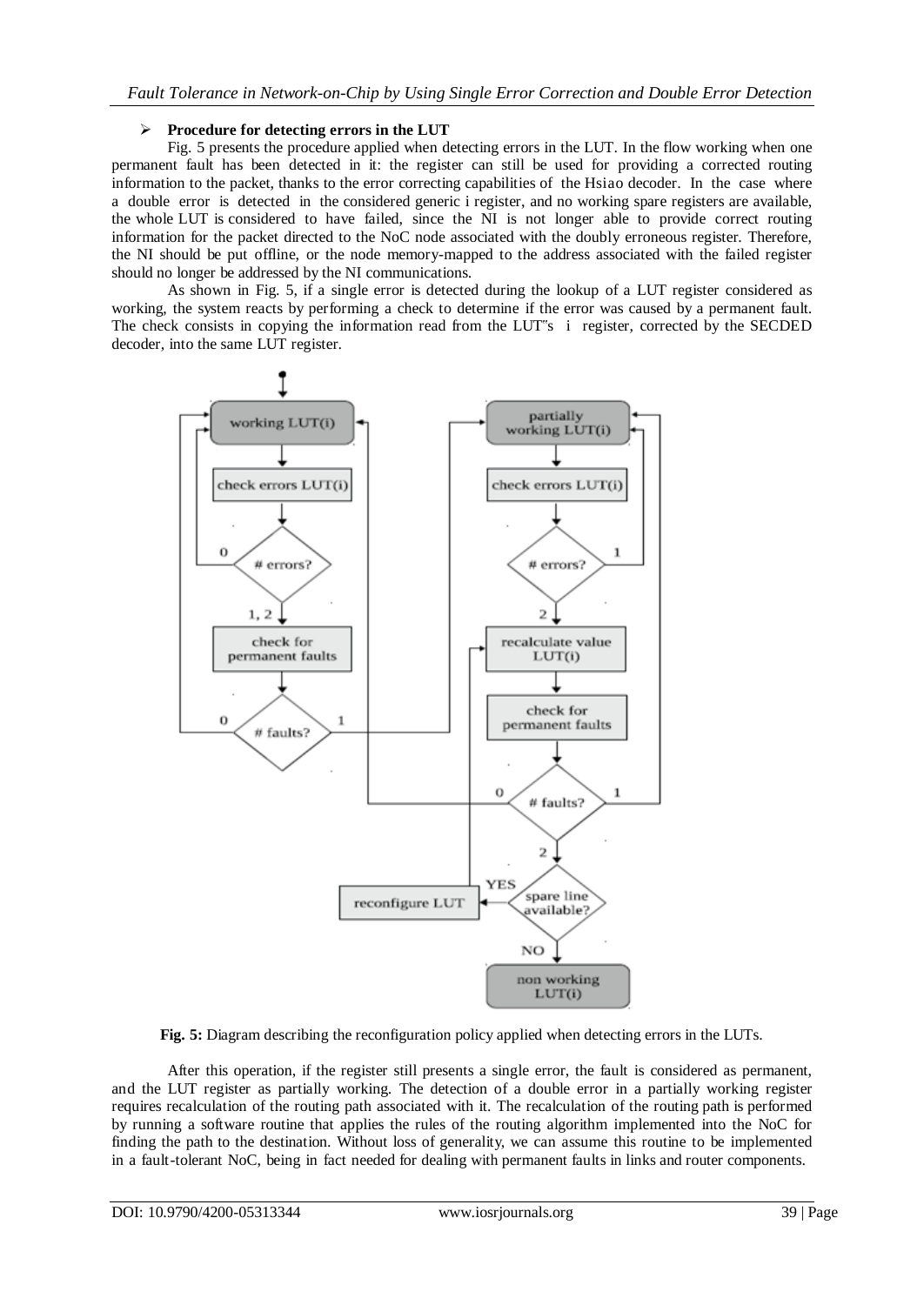After the recalculation, the information is copied in the register and checked again for errors. If working spare elements are still available, the LUT is reconfigured by enabling the use of the associated spare register, and still considered as working. Otherwise, it is considered as not working.

#### **System Implementation**

#### **Flow of system implementation**

In Fig. 4, the proposed design which allows increased way of recognizing codes and limiting the occurrences of design redundancy therefore, allowing the researchers to work on faults in the LUT system. On the other hand, the data circuit is saved though the application of the Single Error Correcting and Double Error Detecting (SECDED) Hsiao code [11] which are capable of automatically correcting the error .Moreover, it can also detect up to two connection faults in every LUT system. The researchers chose the Hsiao code due to its ability of allowing a uniform and equal allocation of the XORs during the encoding and decoding process. As a result, it can reduce the quantity of logic ports and can diminish the overall delay of the circuit [11].

- $\triangleright$  The main function of the **ECC** (**Error Correcting Code**) is to correct single-bit errors, whether it is temporary or permanent faults.
- $\triangleright$  It has been emphasized that the popular row or column substitution technique can be used in addressing permanent faults in RAM.
- **Content Addressable Memory (CAM)** assists in the implementation of the lookup table to function efficiently in one clock cycle by utilizing the comparison circuitry. CAMs have gained popularity in the communication network system, especially in forwarding of packets as well as on classification. However, it is advantageous in several other applications that needs high speed LUT.
- $\triangleright$  One error-correcting code may be considered ineffective; however, it is capable of accepting all the blocks that are directed towards it. One important feature of **single error correction double error detection (SECDED)** code is it is safer and it is mostly used in the correction and detection of faults in memories of computer .It also used the famous Hamming code which can be transformed to a SECDED code through adding one check bit to the SEC code words, making it unrecognizable that it is actually Hamming code.
- The researchers involved design of **spare registers** in order to supply redundancy mechanism to the **LUT**. An alternative to the LUT registers are used for that path with more than one fault which is not anymore capable of storing transmitted information within the circuit.
- The **Hamming** is a network of codes that allows correction of single-bit data. This assumption was that information to be transmitted is made up of number of data bits u, to this quantity he added the number of check bits p in a way that if the block received the data with error not exceeding 1 bit, then the p can recognize the error.
- $\triangleright$  In the conversion of Hamming code into a **SEC-DED code**, a single chick bit particularly the parity bit must be added to all bits in the words encrypted in SEC code. This is called the extended Hamming code which is not apparent that it is a **SEC-DED.**

# **II. Testing And Results**

- **Synthesized and Simulation results**
- **SECDED Encoder**

**Table 3 shows the bit positions for data bit and parity bits**

| <b>Bit Position</b> | 22 | 21 | 20                  | 19 | 10 | 47 | 16 | 15      | 14 | 12 | 12 | 11 | 10 |    |    |    |                |   |                |    | $\ddot{\phantom{1}}$ |                |
|---------------------|----|----|---------------------|----|----|----|----|---------|----|----|----|----|----|----|----|----|----------------|---|----------------|----|----------------------|----------------|
| <b>Bit Number</b>   | 21 | 20 | 19                  |    |    | 16 | 15 | 14      | 12 | ٠n |    | 10 |    |    |    |    |                |   |                |    |                      |                |
| Data/Parity Bit     | P5 | 15 | $\overline{u}$<br>ш | w  | z  |    | P4 | D<br>10 | DØ | D8 | D7 | D8 | œ  | D4 | P3 | D3 | D <sub>2</sub> | D | P <sub>2</sub> | DO | P1                   | P <sub>0</sub> |

The parity bits P0-P4 are created for single error detection and correction and are created as follows:

- $\cdot$  P0=D15 $\oplus$ D13 $\oplus$ D11 $\oplus$ D10 $\oplus$ D8 $\oplus$ D6 $\oplus$ D4 $\oplus$ D3 $\oplus$ D1 $\oplus$ D0
- P1=D13 **D**D12 **D**D10 **D**D9 **D**D6 **D**D5 **D**D3 **D**2 **D**D0
- P2=D15 **D**14 **D**10 **D**9 **D**8 **D**7 **D**3 **D**2 **D**1
- $\cdot$  P3= D10 $\oplus$ D9 $\oplus$ D8 $\oplus$ D7 $\oplus$ D6 $\oplus$ D5 $\oplus$ D4
- $\bullet$  P4= D15 $\oplus$ D14 $\oplus$ D13 $\oplus$ D12 $\oplus$ D11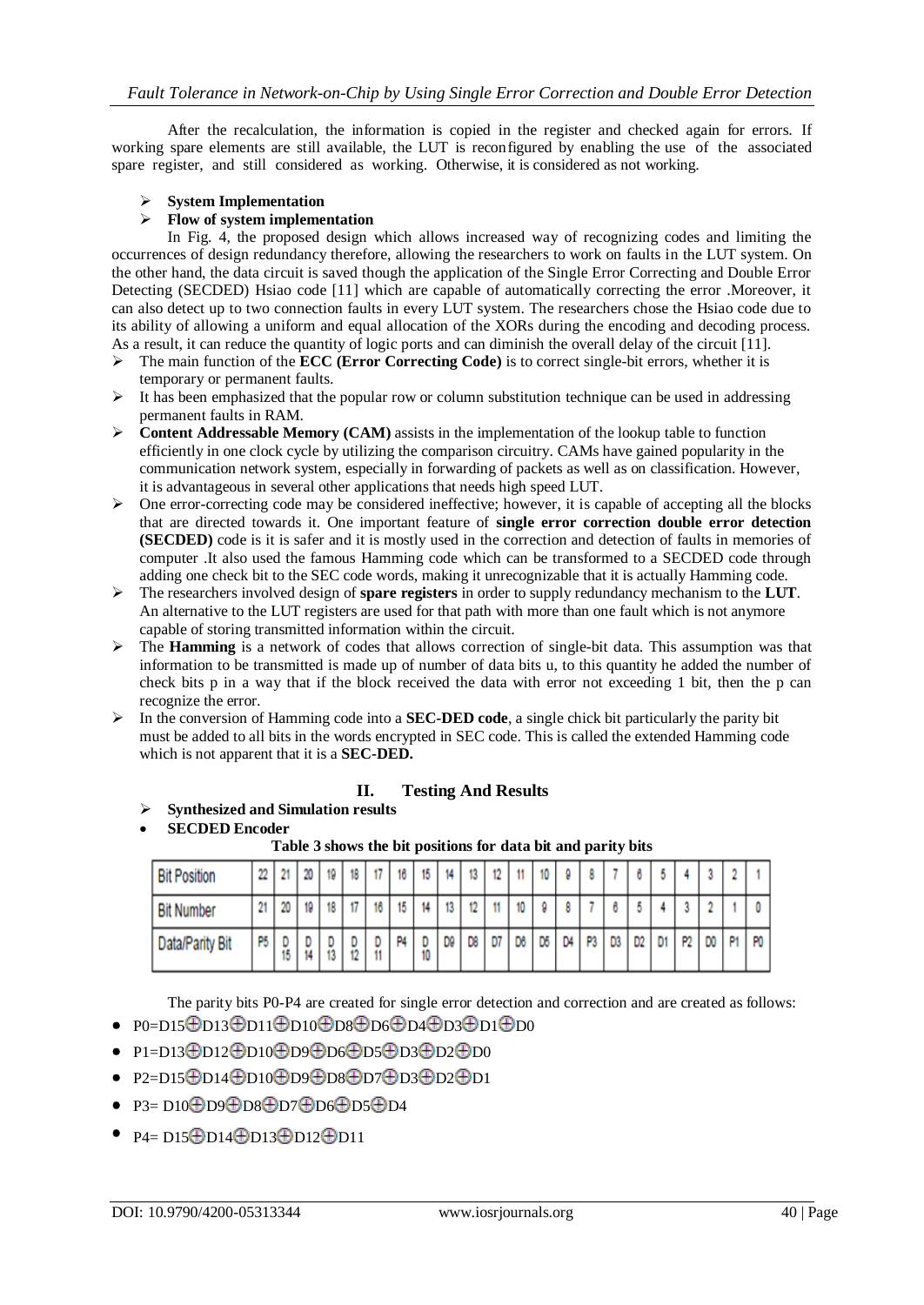| <b>Syndrome</b> | Overall<br>Parity (P5) | <b>Error Type</b>   | <b>Notes</b>                                            |
|-----------------|------------------------|---------------------|---------------------------------------------------------|
| 0               |                        | No Error            |                                                         |
| $I=0$           |                        | <b>Single Error</b> | Correctable. Syndrome holds incorrect bit<br>position.  |
| $I=0$           |                        | <b>Double Error</b> | Not correctable.                                        |
| 0               |                        | <b>Parity Error</b> | Overall parity, P5 is in error and can be<br>corrected. |

# **Table 4: Error Detection**

# **Synthesis Report of SECDED encoder**

#### **SECDED Encoder Simulation output**

| <b>Name</b>         | Value      | 0 us                     | 1us              | 2us              | 3 us             |  |  |
|---------------------|------------|--------------------------|------------------|------------------|------------------|--|--|
| data_in[15:0]       | 98a2       | аааа                     | 8000             | f83c             | 98a2             |  |  |
| l <mark>h</mark> dk |            |                          |                  |                  |                  |  |  |
| data_out[21:0]      | 338a19     | 15aad9                   | 108009           | 1f8363           | 338a19           |  |  |
| h_data[15:0]        | 1001100010 | 1010101010101010         | 1000000000000000 | 1111100000111100 | 1001100010100010 |  |  |
| gen_parity[5:0]     | 110101     | 011101                   | 010101           | 010011           | 110101           |  |  |
| u_data[21:0]        | 1100111000 |                          |                  | 1011000          | 01000011001      |  |  |
|                     |            | $\overline{\phantom{a}}$ | $\sim$           | $\sim$ $\sim$    |                  |  |  |

**Fig. 6:** SECDED encoder simulation output

**SECDED Decoder**



Fig. 7 shows block diagram for Single error correction and Double error Detection. The input to SECDED encoder is 16 bit data, and encoder generates parity bit of P0-P5. The input to SECDED decoder is 22 bit patter declared as mem\_data[21:0] in verilog code which is compared with decoder generated parity bits i.e gen\_parity[4:0]. Suppose a code word is transmitted to a receiver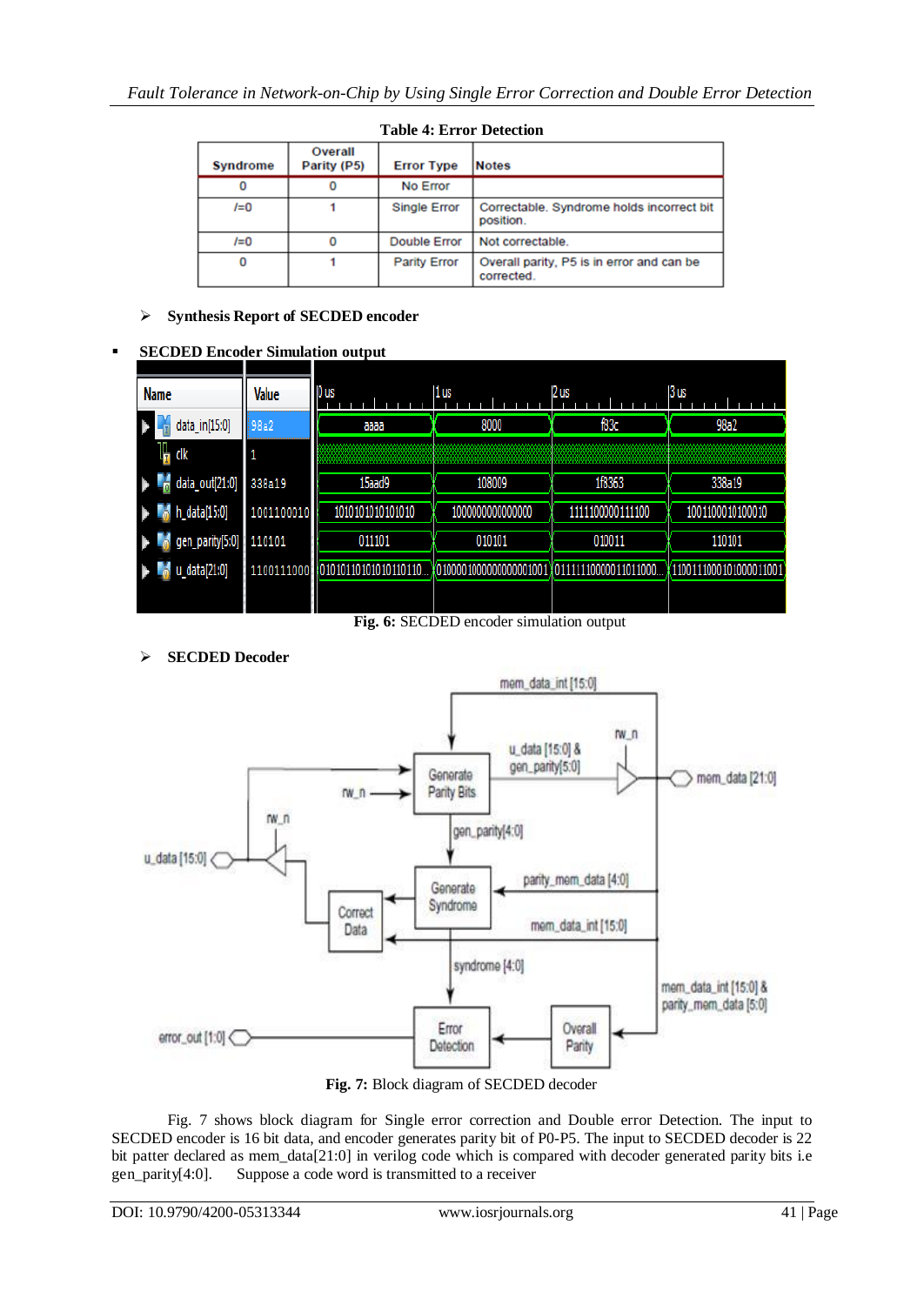Let, **u** denote the information bits received,

**p** denote the check bits received, and **s** (for syndrome) denote the exclusive or of p and the check bits calculated from u by the receiver. Then examination of Table 4 reveals that s will be set as shown in Table 3 for zero or one errors in the code word.

# **Synthesis Report of SECDED Decoder**

#### **SECDED Decoder Simulation output**

As shown in Fig. 8. The output simulation for SECDED decoder it decodes incoming 22bit data pattern. The data out is represented as data\_out[15:0] in verilog code and error out is considered as follows, If error out is  $00 - No$  error.

If error out is  $01 -$  Single error, correctable syndrome holds incorrect bit position.

If error out is  $10 -$ Double error. Not correctable.

If error out is  $11$  – Parity Error, Overall parity, P5 is in error and can be orrected.

|                       | <b>Name</b>                               | <b>Value</b>                  | $0$ us                 | 1us                    | 2us                      | 3 us                   |  |  |
|-----------------------|-------------------------------------------|-------------------------------|------------------------|------------------------|--------------------------|------------------------|--|--|
| $\blacktriangleright$ | data_in[21:0]                             | 35aad9                        | 15aad9                 | 15aad8                 | 15aada                   | 35aad9                 |  |  |
|                       | clk                                       | 1                             |                        |                        |                          |                        |  |  |
|                       | data_out[15:0]<br>a Ta                    | aaaa                          | аава                   |                        | aaab                     | аааа                   |  |  |
|                       | error_out[1:0]                            | 11                            | 00                     | 01                     | 10                       | 11                     |  |  |
|                       | $\blacksquare$ data[21:0]                 | 110101101010                  | 0101011010101011011001 | 0101011010101011011000 | 0101011010101011011010   | 1101011010101011011001 |  |  |
|                       | $h_{\rm ch}$ h_data[15:0]                 | 101010101010                  |                        |                        | 10101010 10101010        |                        |  |  |
|                       | gen_parity[5:0]                           | 011101                        |                        | 011101                 |                          |                        |  |  |
|                       | $\blacksquare$ recived_parity[5:0] 111101 |                               | 011101                 | 011100                 | 011110                   | 111101                 |  |  |
|                       | syndrome[4:0]                             | 00000                         | 00000                  | 00001                  | 00011                    | 00000                  |  |  |
|                       |                                           | dec_syndrome[21: 100000000000 | 0000000000000000000000 | 0000000000000000000001 | 000000000000000000000000 |                        |  |  |
|                       | overall_parity                            | 1                             |                        |                        |                          |                        |  |  |
|                       | corrected_data[21]                        | 010101101010                  | 0101011010101011011001 |                        | 0101011010101011011110   | 0101011010101011011001 |  |  |
|                       |                                           | decoded_data[15: 101010101010 | 1010101010101010       |                        | 1010101010101011         | 1010101010101010       |  |  |
|                       | error_int[1:0]                            | 11                            | 00                     | 01                     | 10                       | 11                     |  |  |
|                       |                                           |                               |                        |                        |                          |                        |  |  |

Fig. 8: SECDED decoder simulation output

# **Configurable LUT**

The look-up table (LUT) is by far the most versatile circuit to create a configurable logic function. In order to provide architectural redundancy to the LUT, we included in the design a certain number of spare registers that are meant to substitute LUT registers in which the number of faults is higher than one, and that cannot therefore be anymore employed for storing correctly the routing information. These spare registers are of critical importance because a defective LUT register will cause an entire core not to be reachable from that Network Interface.



**Fig. 9:** LUT encoder decoder simulation output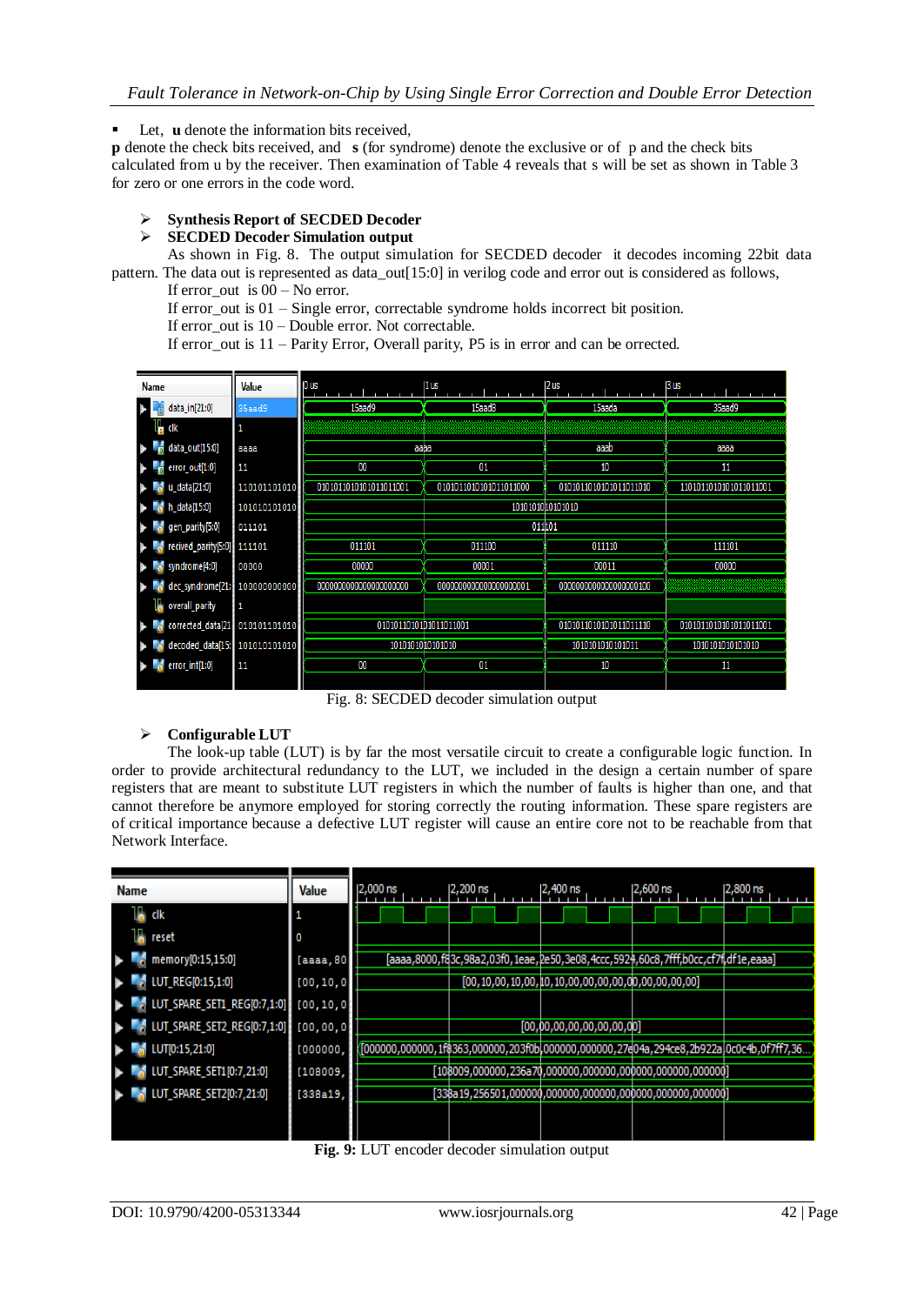- If error is  $00 No$  error, (No need of using spare register)
- If error is  $01$  One error error, (No need of using spare register)
- If error is  $10 -$ More than one error, (Need to use spare register)

#### **Simulation result of LUT encoder decoder with fault injection along with CAM operation**

| Name |                                                             | Value                |     |                       | 16 us          |               | 8 us   |                                                                                   | 10 us         |        | 12 us          |        | 114 us |                                                                                                                 | 16 us  |
|------|-------------------------------------------------------------|----------------------|-----|-----------------------|----------------|---------------|--------|-----------------------------------------------------------------------------------|---------------|--------|----------------|--------|--------|-----------------------------------------------------------------------------------------------------------------|--------|
|      | a dk                                                        | $\bf{0}$             |     |                       |                |               |        |                                                                                   |               |        |                |        |        |                                                                                                                 |        |
|      | <b>p</b> reset                                              | 0                    |     |                       |                |               |        |                                                                                   |               |        |                |        |        |                                                                                                                 |        |
|      | CAM_IN[3:0]                                                 | 1000                 |     | 1010                  |                |               | 0001   |                                                                                   |               |        |                |        | 1000   |                                                                                                                 |        |
|      | In fault_inject                                             |                      |     |                       |                |               |        |                                                                                   |               |        |                |        |        |                                                                                                                 |        |
|      | $\frac{1}{2}$ error_out[1:0]                                | 00                   |     | $\boldsymbol{\omega}$ |                | O)            |        | OD                                                                                |               | 1D     |                | OD     |        |                                                                                                                 |        |
|      | $\blacksquare$ [UT_OUT[15:0] $\blacksquare$ 8000            |                      | XX  |                       |                | 6666          |        | 1ebe                                                                              |               | 14be   |                |        |        | 000                                                                                                             |        |
|      | $\sim$ memory [0:15,15] [aaaa, 8000,                        |                      |     |                       |                |               |        | [aaaa,8000,f83c]98a2,03f0,1eae,2e\$0,3e08,4ccc,5924,6Dc8,7fff,b0cc,cf7f,df1e,eaaa |               |        |                |        |        |                                                                                                                 |        |
|      | Mg LUT_REG[0:15,1 [0,2,0,2,0,                               |                      |     |                       |                |               |        | $[0, 2, 0, 2, 0]$ 2, 2, 0, 0, 0, 0, 0, 0, 0, 0, 0] 0]                             |               |        |                |        |        |                                                                                                                 |        |
|      | <b>M</b> LUT_SPARE_SET [0,2,0,2,0,                          |                      |     |                       |                |               |        | $[0, 2, 0, 2, 0]0, 0, 0, 0, 0, 0, 0, 0, 0, 0]0$                                   |               |        |                |        |        |                                                                                                                 |        |
|      | ▶ 20,0,0,0,0,0 T3PARE_SET   10,0,0,0,0,0                    |                      |     |                       |                |               |        | [0,0,0,0,0]0,0,0,0,0,0,0,0,0,0]0]                                                 |               |        |                |        |        |                                                                                                                 |        |
|      | osoo9 308009 data_out[21:0]                                 |                      |     | 15aad9                |                | 14aad9        |        | 236a70                                                                            | 224a70        |        |                | 108009 |        | 308009                                                                                                          |        |
|      | $\blacksquare$ h_data[15:0]                                 | $11101010101$ $11$ ) |     | 11101                 | (11101 )(11101 |               |        | $(11101)$ $(11101)$                                                               | X11101 X11101 |        | 11101 11101    |        | 11101. | 11101.                                                                                                          | 11101. |
|      | oen_parity[5:0] 101001                                      |                      | 10. | 101001                |                | 101001 101001 | 101001 | 101001                                                                            | 101001        | 101001 | 101001         | 101001 | 101001 | 101001                                                                                                          | 101001 |
|      | <b>M</b> odata[21:0]                                        | 3d2ad1               | 3d  | 3d2ad1                |                | 3d2ad1 3d2ad1 |        | 3d2ad1 3d2ad1 3d2ad1 3d2ad1                                                       |               |        | 3d2ad1 X3d2ad1 |        | 3d2ad1 | 3d2ad1                                                                                                          | 3d2ad1 |
|      | $\triangleright$ $\blacksquare$ LUT[0:15,21:0] [15aad9,000] |                      |     |                       |                |               |        |                                                                                   |               |        |                |        |        | [15aad9,000000],1f8363,000000,203f0b,000000,000000,27e04a,294ce8,2b922a,0c0c4b,0f7ff7,388c62,19f777,3b7173,3d2a |        |
|      | <b>M</b> LUT_SPARE_SET [000000,000                          |                      |     |                       |                |               |        |                                                                                   |               |        |                |        |        | [000000,00000dj.000000,000000,000000,236a70,256501j.000000,000000,000000,000000,000000j.000000,000000,0)        |        |
|      | <b>M</b> LUT_SPARE_SET [000000,108                          |                      |     |                       |                |               |        |                                                                                   |               |        |                |        |        |                                                                                                                 |        |
|      | <b>M</b> cam_select[3:0] 1000                               |                      |     |                       | 1D10           |               |        | 00D1                                                                              |               |        |                |        | 1000   |                                                                                                                 |        |

**Fig. 10:** LUT encoder decoder simulation output along with CAM operation

# **Triple Modular Redundancy (TMR) and Proposed SECDED**

# **Triple Module Redundancy (TMR)**

The most common example of TMR is a d-type flip-flop that has been triplicated and to which a voter has been added on its output. In computing, triple modular redundancy, sometimes called triplemode redundancy, (TMR) is a fault-tolerant form of N-modular redundancy, in which three systems perform a process and that result is processed by a majority-voting system to produce a single output. If any one of the three systems fails, the other two systems can correct and mask the fault [13].



**Fig. 11 :** Triple Module Redundancy Model

In TMR, three identical logic circuits (logic gates) are used to compute the same set of specified Boolean function. If there are no circuit failures, the outputs of the three circuits are identical. But due to circuit failures, the outputs of the three circuits may be different. A majority gate is used to decide which of the circuits" outputs is correct. The majority gate output is 1 if two or more of the inputs of the majority gate are 1; output is 0 if two or more of the majority gate"s inputs are 0. The majority gate is a simple AND–OR circuit: if the inputs to the majority gate are denoted by x, y and z, then the output of the majority gate is